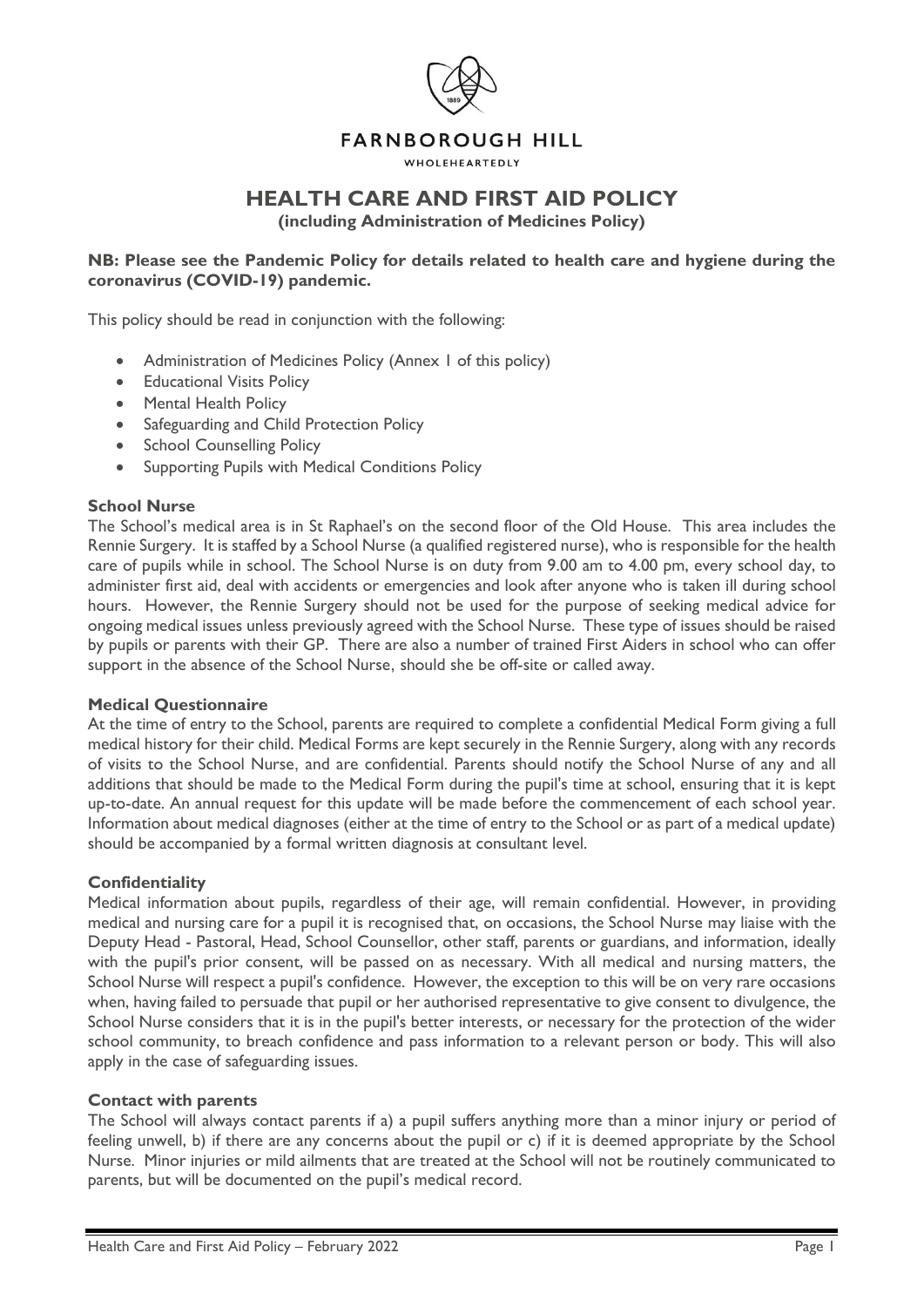### **Immunisations**

The School recommends that all pupils should be up-to-date regarding routine immunisations in accordance with Department of Health schedules. Southern Health NHS Foundation Trust manages the Immunisation Programme and will visit the School at different times throughout the year to administer immunisations, as directed by the Department of Health. Southern Health will request parental consent for each immunisation programme.

### **Emergency medical treatment**

In accepting a place at the School, parents are required to authorise the Head (or an authorised deputy acting on her behalf) to consent, on the advice of an appropriately qualified medical specialist, to their child receiving emergency medical treatment if the School has been unable to contact the parents in time. This includes any general anaesthetic and surgical procedure under the NHS.

### **Medical treatment received during school holidays**

Parents are asked to inform the School Nurse at the start of term if a pupil receives any significant medical treatment or any immunisations during school holidays. This can be detailed on the annual medical update form, or by phone or email to the School Nurse if subsequent to the annual update.

### **Medicines and treatments brought to school by pupils**

Parents are asked to inform the School Nurse, and complete a medication consent form, about any medication that a pupil brings into school. Unless there is an exceptional reason which has been formally agreed by the School Nurse, no pupil should carry medication on their person or self-medicate while at school. If a pupil has a medical condition which necessitates regular access to medication, parents are asked to inform the School Nurse so that an appropriate regime can be put in place. The relevant academic and pastoral staff will be informed, in confidence, of any condition that is likely to affect the pupil in any area of school life.

Pupils are able to consent to medical or nursing treatment, regardless of age, if they are deemed 'competent'; otherwise parental consent, or the consent of a recognised person acting in loco parentis, is required. Authorisations concerning the dispensing of prescribed and non-prescribed medication, First Aid treatment and emergency treatment are requested on the School's Medical Form. See *Administration of Medicines Policy*.

A pupil feeling unwell should inform their teacher if this occurs during a lesson. The class teacher will then refer them to the Rennie Surgery as appropriate. Outside of lesson times the pupil should report to the Rennie Surgery during Surgery hours (break and lunchtime), accompanied if appropriate by a fellow pupil or member of staff. The School Nurse (or School Office/First Aider) will assess the pupil's condition and decide on the appropriate course of action. During the School day the School Nurse will care for an unwell pupil in the Rennie Surgery or telephone the pupil's parents to arrange collection. If a pupil feels unwell outside of lesson hours and also Surgery hours, they should inform the member of staff who is supervising them at the time (as part of a co-curricular activity or Prep) or go to the School Office.

The School is alert to the need for vigilance concerning particular health vulnerabilities, for example anaphylaxis and eating disorders, as well as virulent strains of influenza and other contagious illnesses.

## **Anaphylaxis**

Anaphylaxis is a severe allergic response by the body to medication, bee/wasp stings or foods (for example, nuts, eggs, cow's milk, shellfish). This reaction develops after only a few seconds and is a medical emergency. In its most severe form it is life threatening.

When a child is known to be at risk of anaphylaxis their doctor will prescribe medication for use in case of an allergic reaction. This may include adrenaline injections. Those most commonly in use are the autoinjectors called EpiPens and Jext pens. These devices are preloaded, contain clear and concise instructions, and the medications are simple to administer. A list of pupils who are at risk of an anaphylactic reaction is posted on the noticeboard in the main staffroom and in the Rennie Surgery. Pupils at risk are expected to carry an auto-injector at all times. Parents of at-risk pupils are asked to provide the School with a second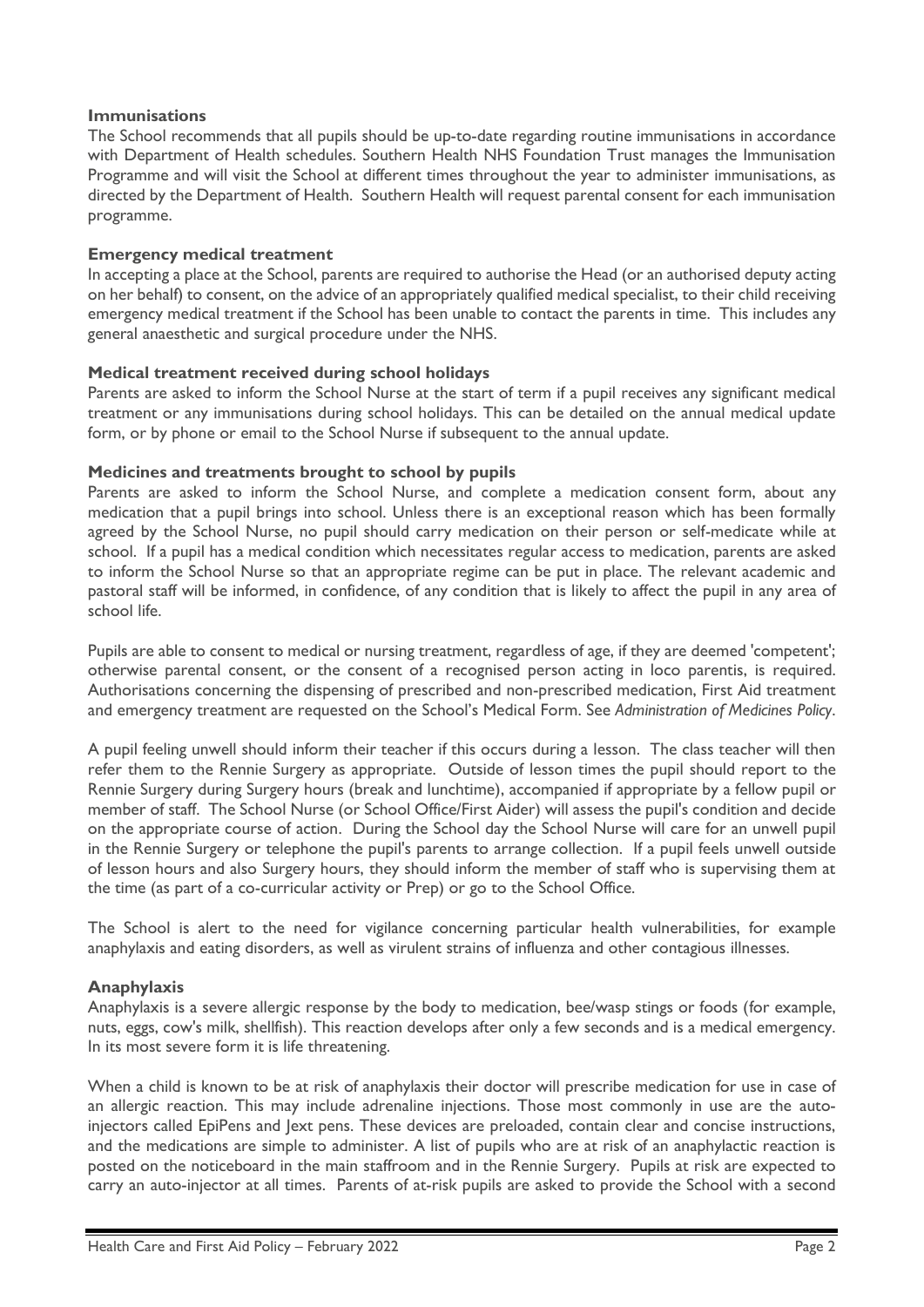auto-injector, which is kept in the Rennie Surgery in case of emergency and secondary reactions. All staff have auto-injector training and are required to review/familiarise themselves with annual updates.

### **Eating disorders**

The School is keen to help pupils of all ages to develop healthy eating habits and values, and the promotion of healthy eating is an important area of the PSHEE programme.

Sometimes, however, young people suffer from eating distress/disordered eating. If an eating problem is diagnosed, a support strategy will be planned and implemented. A decision will also be made, taking into account medical advice, as to whether or not the pupil is fit to be in school. However, the School reserves the right to make an independent decision on this, after considering a range of factors such as the impact on other pupils. If a pupil needs to be away from school for a period of time, arrangements will be made for work to be sent home, if appropriate. Again, although the School will take into account advice provided by medical professionals as to whether the provision of work is appropriate, it also reserves the right to make this decision independently.

The School follows advice from the School Nurse, Child and Adolescent Mental Health Services (CAMHS) and health professionals treating pupils affected by eating disorders. Advice and information is also available from the Beat eating disorders charity. Parents will always be fully informed should any concerns arise in relation to disordered eating (eating disorders) and their child.

### **Influenza**

In view of the concern in recent years about virulent strains of influenza, parents are asked to keep pupils at home if they display symptoms of influenza (cough, sore throat, headache, aching muscles, raised temperature). Parents are advised to seek guidance by telephone from their own doctor or from the NHS 111 advice service.

### **Notifiable viruses**

In the event of a pupil returning to school from an infected area or having been in close contact with someone who is subsequently confirmed as having a notifiable virus, this should be reported to the School Nurse prior to attending school. This will enable her to monitor the pupil's health for the required period of time (usually seven days). Should a pupil at school become infected with a notifiable virus, the School will follow the advice of Public Health England, and notice of the situation will be given via the School's website or ClarionCall. Parents are asked to check the website regularly during times of sickness.

### **Diarrhoea and vomiting**

To prevent the spread of infection in school settings, Public Health England recommends the exclusion of any affected pupil or member of staff for a period of 48 hours from the last episode of diarrhoea and/or vomiting.

### **Counselling**

The School Counselling Service is a professional service available to all pupils to assist them in their personal development.

Counselling is offered by a trained, fully qualified School Counsellor who works within the ethical framework of the British Association for Counselling and Psychotherapy (BACP). Counselling aims to support pupils in addressing emotional and behavioural difficulties by encouraging them to express their feelings and thoughts, and to develop their understanding of themselves and strategies for managing their emotional health.

The aim of counselling is to help young people:

- make informed choices
- cope with stress
- work through feelings of inner conflict
- improve relationships with others
- gain understanding of themselves
- develop coping strategies
- build confidence and self esteem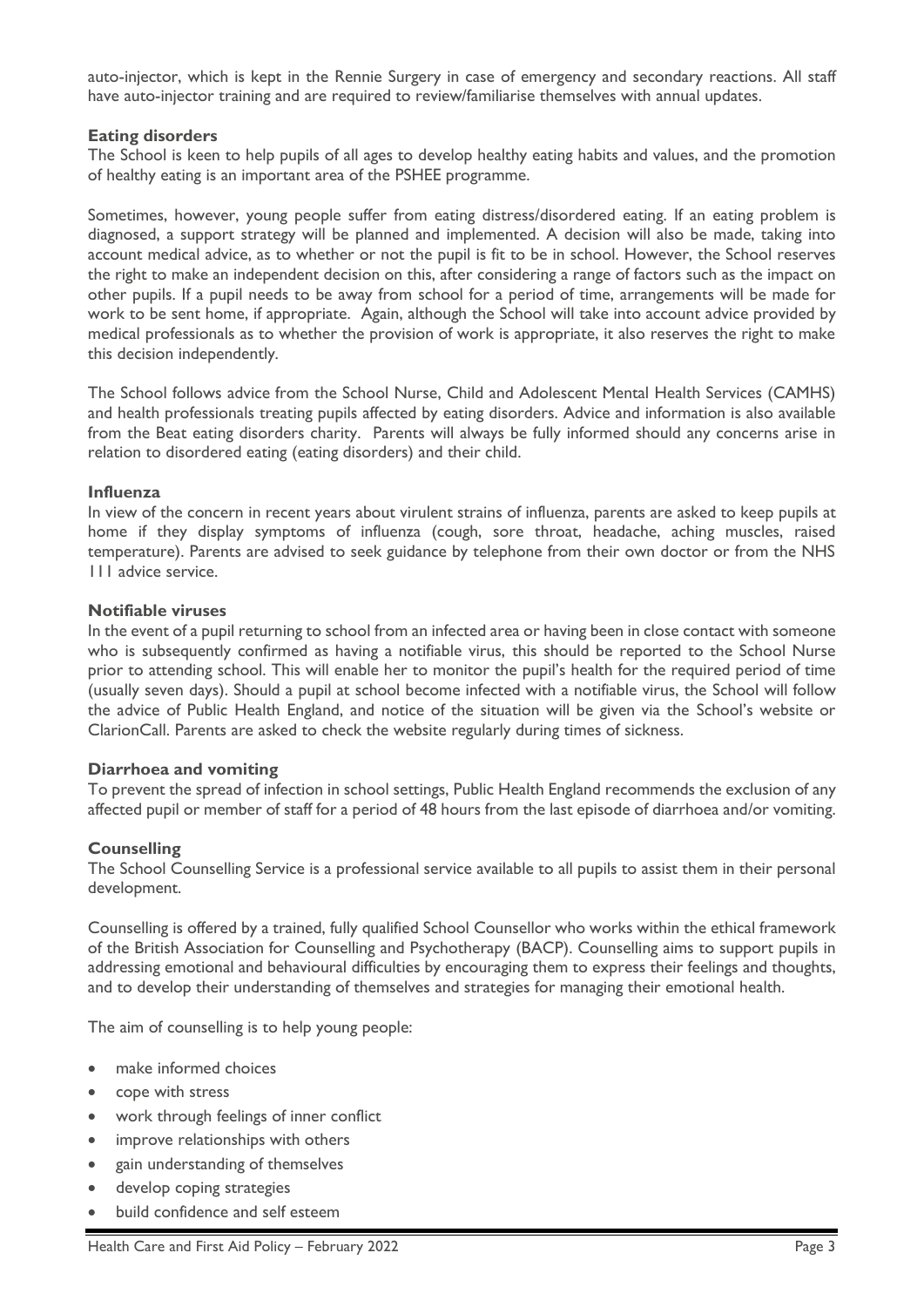Referrals may be made to the Deputy Head - Pastoral by members of staff, parents, the pupil themself or the School Nurse. The Deputy Head - Pastoral will then arrange counselling sessions for the pupil as and when it is appropriate in line with the Deputy Head – Pastoral triaging process. The Head may also make direct referrals to the School Counsellor, informing the Deputy Head - Pastoral.

At the time of acceptance of a place, parents are asked to complete a Confidential Medical Report Questionnaire, and it is on this health form that parents are asked to give permission for their daughter to use the School Counselling Service, should the School deem a referral beneficial. The School recognises that best practice involves working in partnership with parents. In most cases, dialogue will take place between the School and parents if it is felt that counselling would be of benefit, but the School reserves the right to refer an individual pupil for counselling without express parental permission in circumstances deemed to require this.

For further information, please see the *School Counselling Policy.*

## **Hygiene procedures**

Any spill of blood or body fluids (faeces, urine, nasal and eye discharges, saliva and vomit) is regarded as potentially infectious. When an incident occurs a suitably trained member of staff (Facilities Manager, Caretaker or members of the domestic staff) should be called to help, ensuring that the affected area is safely decontaminated and cleaned, that all waste is placed in a clinical waste bag, and any soiled clothing sealed in a plastic bag. Staff should ensure that pupils do not come into contact with the spill and appropriate clothing should be worn, such as aprons and gloves.

## **First Aid Policy**

The School's Rennie Surgery is staffed by a qualified registered School Nurse.

The School Nurse is on duty in the Rennie Surgery, usually from 9.00 am to 4.00 pm every school day, and she is available to administer First Aid, to deal with any accidents or emergencies or to help if someone is taken ill. There are also a number of members of the teaching and support staff who are trained as First Aiders, who are capable of giving First Aid if a pupil is injured, for example during sport. At least one qualified first aider is on school site when children are present. A list of members of staff trained in First Aid and in the management of anaphylaxis, including the use of an auto-injector such as an EpiPen, is posted in the staffroom and held by the School Office. It can also be found in Annex 2 below.

First Aid boxes are available in all the areas of the School where an accident is considered possible or likely (for example the Sports Hall). A list of first aid box locations can be found in Annex 3 below. First Aid bags are always taken when pupils go out of School for visits and sports events. All new pupils and staff are given information on where to go for help in the event of an accident, as part of their induction programmes.

The School has two auto-external defibrillators (AEDs) on-site, one in the Sports Hall lobby and one in the Hall Lobby. They are stored in clearly labelled unlocked cupboards along with a First Aid kit. All First Aid qualified staff are trained to use an AED.

Records are kept of all accidents and injuries. The School Nurse will automatically record details on the daily Surgery list on which every visit to the Surgery is listed. A School Accident Report Form will then be completed, signed and dated, either by the School Nurse or by the member of staff concerned and passed onto the School Nurse. Copies will be given to the Head and the Health and Safety Officer, together with any additional information, within 36 hours of the incident. There is a procedure in place for ensuring that they are reviewed regularly in order to minimise the likelihood of recurrence. Accidents resulting in major injuries or over-three-day injuries and dangerous occurrences (near-miss accidents) are reported in accordance with the Reporting of Injuries, Diseases and Dangerous Occurrences Regulations 1995 (RIDDOR).

Parents are contacted if a pupil suffers anything more than a minor injury or period of un-wellness, if the School has any concerns about the pupil or if it is deemed appropriate by the School Nurse. Parents are asked to contact the School Nurse at any time if they wish to discuss any concern relating to a pupil's health.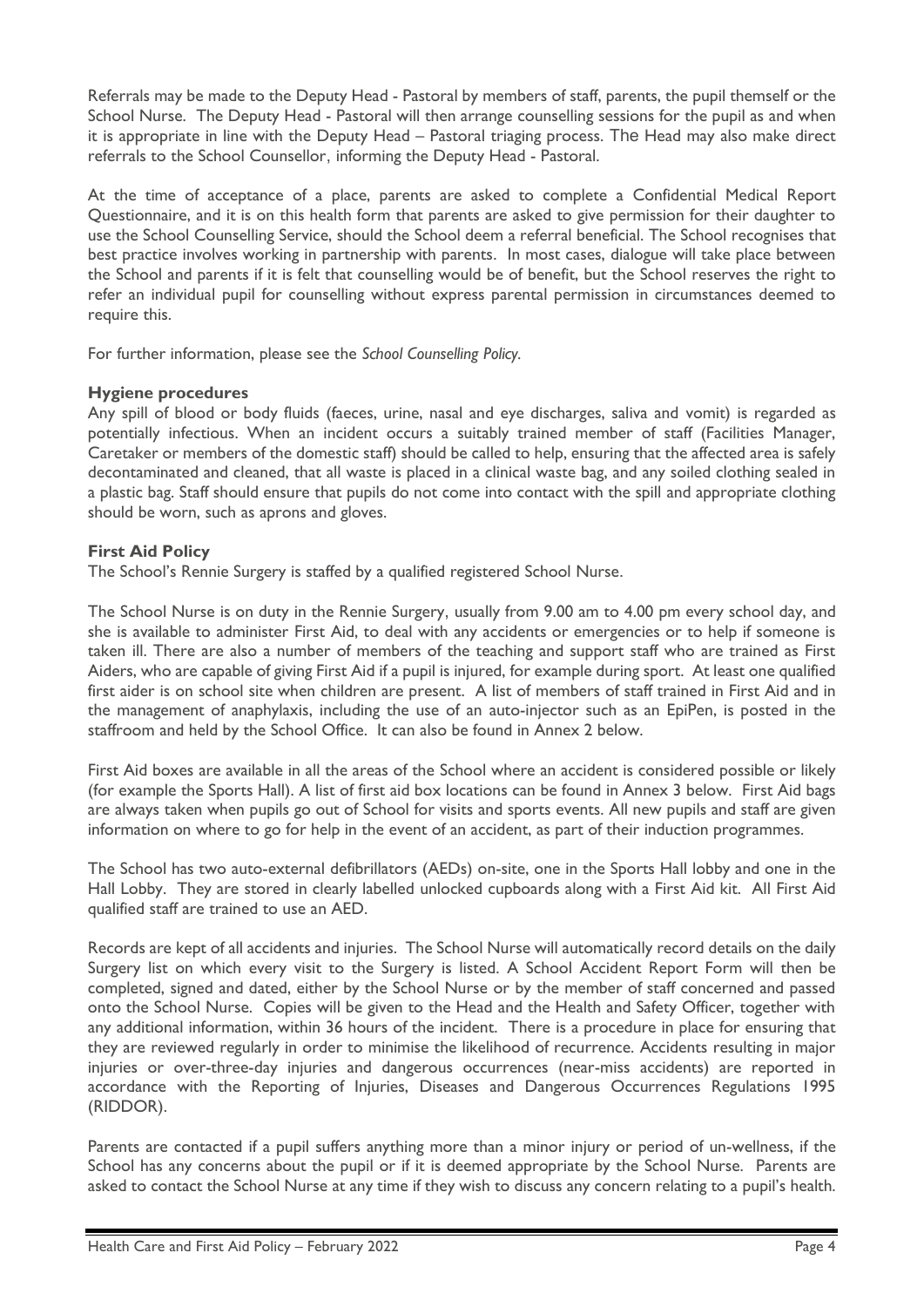In the event that a pupil requires hospital treatment, the School Nurse will contact parents to discuss the matter and make further arrangements. In most cases where emergency treatment is not required, parents will be asked to collect their daughter and take her to hospital themselves. If it is not possible to contact parents, or they are unable to attend, a member of staff will take the pupil to hospital and then wait until their parents attend. If there is an emergency, an ambulance will be called immediately by the School Nurse. A staff member will then accompany the pupil to hospital and wait until their parents attend.

In the event of an accident when the School Nurse is off-site, the member of staff first on the scene should contact the School Office and a First Aider will be deployed. If mobile, the casualty should be taken to the Rennie Surgery with the help, if needed, of the First Aider. The First Aider should assess the casualty and deal appropriately with the injury in accordance with First Aid principles. If the casualty cannot be moved, the First Aider should make an assessment at the scene of the accident in accordance with First Aid principles (or procedures), and deal appropriately with the injury. The First Aider will decide when to call an ambulance, with the support of senior staff. Members of staff qualified as First Aiders may be called to assist with an emergency. Please also refer to the Educational Visits Policy.

Staff with a qualification in First Aid are required to update their training every three years.

This policy is reviewed annually by the School Nurse, Deputy Head - Pastoral and Bursar. The next review is due in January 2023.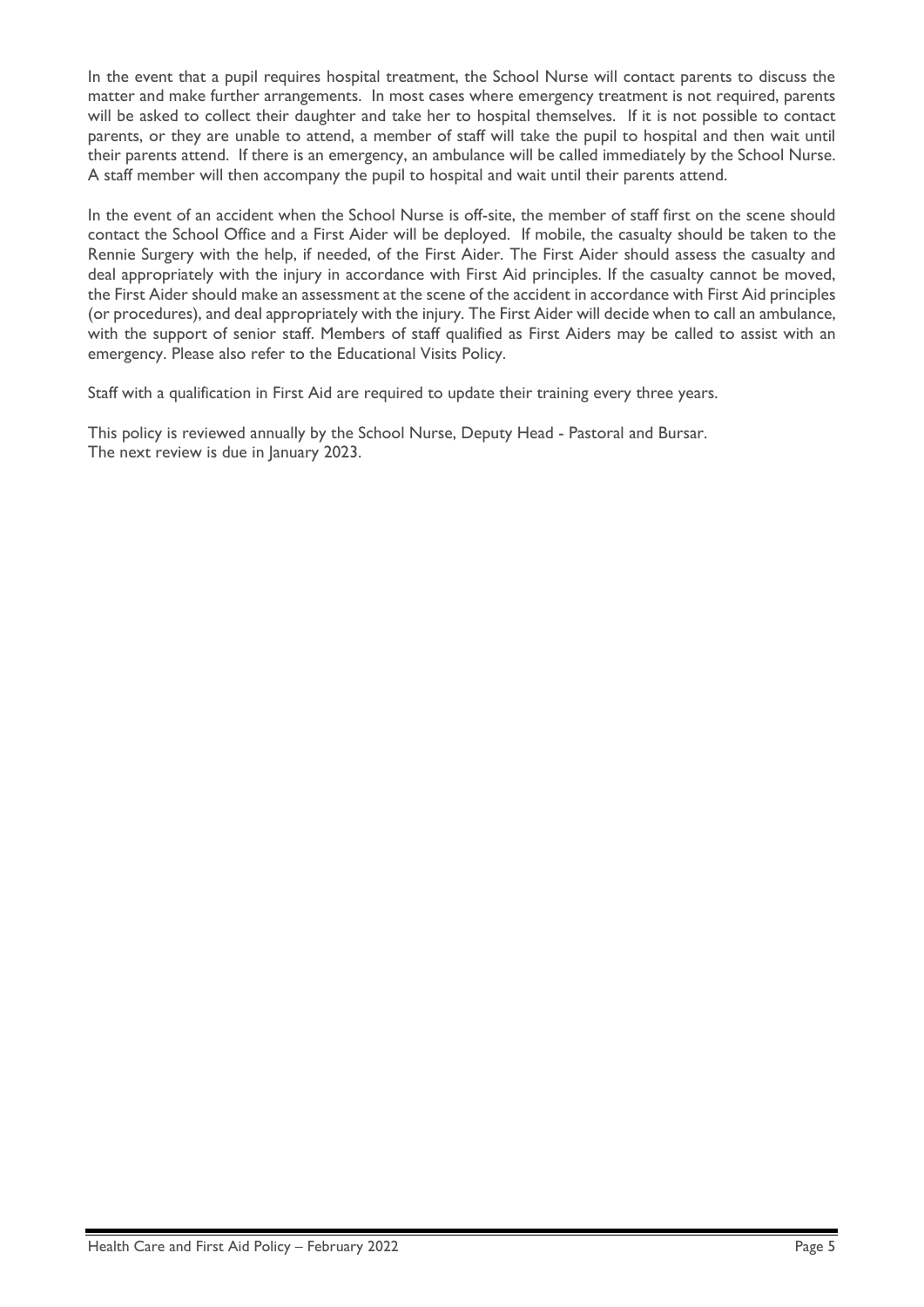# **ADMINISTRATION OF MEDICINES POLICY**

This policy should be read in conjunction with the:

- Educational Visits Policy
- Health Care and First Aid Policy
- Supporting Pupils with Medical Conditions Policy

The School recognises the importance of having a clear policy for the administration of medicines that is made known to, understood and accepted by staff, parents and pupils and which provides a sound basis to ensure the proper and safe administration of both prescribed and non-prescribed medications.

The school employs two registered School Nurses who are the primary administrators of any medications given in school. In the event that the School Nurse is unavailable, there are select members of staff who can administer medication. These members of staff have been trained by the School Nurse. They will have read through this *Administration of Medicines Policy* and met with the School Nurse to discuss the policy. They will also have signed a form to say that they have received the training (see Annex 2). This will be updated annually.

## **1 Homely remedies**

- Homely remedies are medications, creams or medical wipes that can be purchased over-thecounter and do not require a prescription. All homely remedy medications will be used in accordance with the manufacturer's guidelines.
- Homely remedies are kept securely in a locked cabinet within the Rennie Surgery.
- Medications stocked are listed on the confidential Medical Report Form which is issued to new pupils.
- Written parental consent to administer these medications is requested on the confidential medical form and then documented on iSAMS.
- Consent is always checked before administration of these medicines. If written consent has not been received, telephone consent is required and will be clearly documented on iSAMS.
- Treatment is monitored by the School Nurse and, should medication be required regularly for more than three days, medical advice is sought.
- Any adverse reactions or concerns are reported immediately to the School Nurse or the School Office.
- If an error is made in the administration of medication, the School Nurse or administering staff member will firstly ensure the pupil's safety and well-being. They will then follow the manufacturer's guidance related to the particular medication and seek appropriate medical advice.

## **2 Prescribed medications**

- During the school day, the School Nurse will administer prescribed drugs unless otherwise agreed.
- It is essential in certain cases, such as diabetes and asthma, for pupils to understand the importance of their medication and to carry it with them at all times. They need to be responsible in the care and storage of their medication and to be compliant in taking it regularly.
- Prescribed medications must be issued only to the pupils for whom they have been prescribed.
- Medications must be given to the School Nurse in their original container as dispensed by a pharmacist, and include the prescriber's instructions.
- Any foreign medication brought to school should be in a formally translated format and authorised by the School Nurse.
- A permission form to administer prescribed medication must be completed by parents.
- No pupil will be given prescription medication without parental written consent.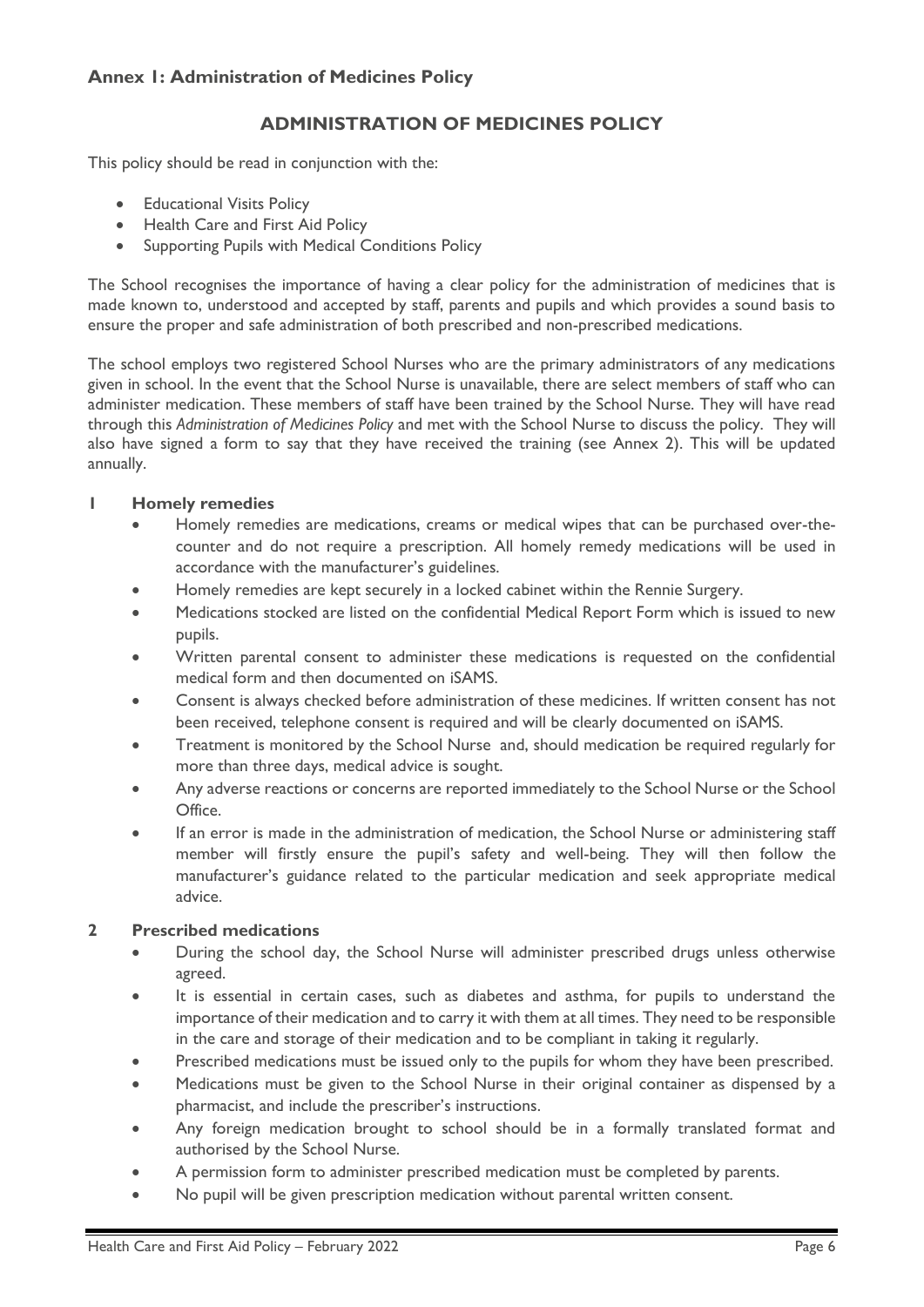# **3 Controlled drugs**

- Some medicines are controlled by the Misuse of Drugs Act and its associated regulations. If a pupil has been prescribed one of these drugs the School Nurse and staff who have been assessed as competent can administer these medications as prescribed.
- Controlled drugs are kept in a locked non-portable cabinet in the Rennie Surgery.
- When received at school, all controlled drugs are recorded in the log book and a balance of the amount is noted at each administration.
- Controlled drugs, as with all medicines, are returned to parents when no longer required so that they can arrange for safe disposal (by returning the unwanted supply to the local pharmacy).

## **4 Self-administration of medication**

- In certain situations the School Nurse may agree to a pupil self-administering medication. Prior to agreeing to self-medication for a pupil, the School Nurse assesses the pupil's capacity to understand the nature of any medication given, the dose and the length of time for which it is to be taken, and any side effects.
- Every pupil who self-medicates must sign an appropriate form indicating agreement with this policy.
- Pupils who self-medicate should store their medication safely and securely, for example in their locked locker. They should only hold enough medication for one dosage or their daily allowance.
- Under no circumstances should pupils self-administer medication unless they have received permission from the School Nurse and the steps above have been taken.

## **5 Recording and monitoring of records**

- A complete current record is kept, providing a complete audit trail for all medications.
- The School Nurse keeps an up-to-date record of all current prescribed medication, complete with a signed consent form.
- All medicines brought into school for administration by the School Nurse are recorded on iSAMs for each pupil, including non-prescribed and complementary medicines.
- The School Nurse keeps a record of repeat medication requested and checks that this has been received.
- A record is kept of medicines sent home or on residential visits with the pupil and if a pupil is admitted to hospital.
- The School Nurse informs parents if a pupil refuses to take medication.

# **6 Disposal of medicines**

- Medications which have expired (or where the pupil has left the School) will be safely disposed of at a local pharmacy by the School Nurse.
- Medications of existing pupils which are no longer required will be returned to parents so that they can arrange for safe disposal (by returning the unwanted supply to the local pharmacy).
- After a school trip, any unused medications should be returned directly to parents. If this is not possible the School Nurse will store or dispose of the medication in line with this policy. The name and signature of the member of staff returning the medication will be obtained.

# **7 Pupils who require inhalers**

- All pupils who require inhalers must keep them, clearly labelled, with them at all times.
- Pupils may keep a spare named inhaler in the Rennie Surgery.
- The School Nurse will regularly check that spare inhalers are within the expiry date.
- Parents are responsible for replacing medication which is out of date.
- Spare generic inhalers are kept in the Rennie Surgery for emergencies.

## **8 Pupils who require auto-injectors**

- Pupils who are prescribed an auto-injector, such as an EpiPen or Jext, are required to carry a named one with them at all times, and pupils are also to have their own named emergency box kept in the Rennie Surgery.
- Each pupil with a prescribed auto-injector has a written care plan in the Rennie Surgery.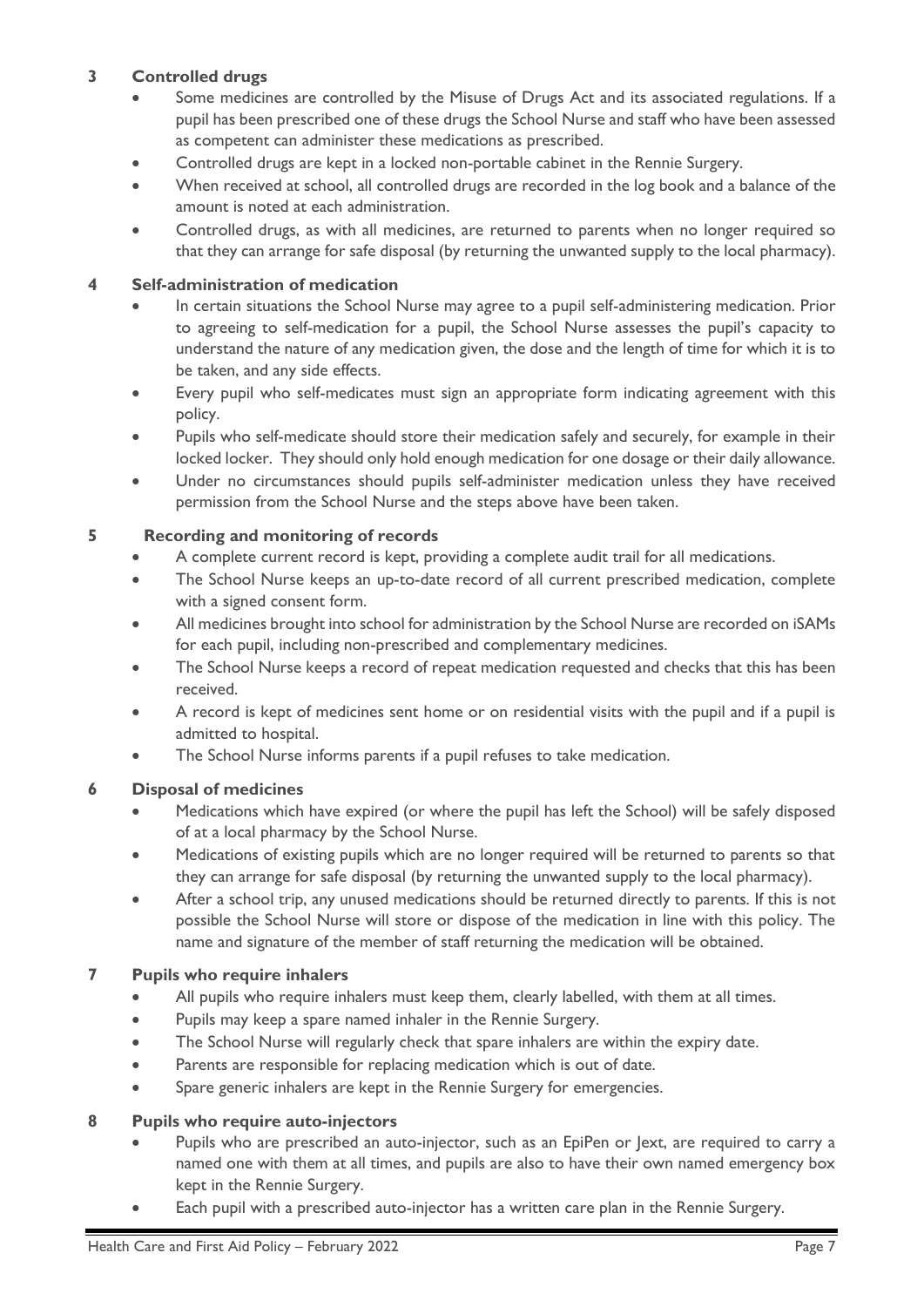- The School Nurse will ensure that the medication is within the expiry date.
- Parents are responsible for replacing medication when it has expired.
- A wide range of staff receive annual training in the use of auto-injectors.

## **9 Pupils with special medical needs**

Each pupil with a formally diagnosed medical condition has an IHCP (Individual Health Care Plan); these are available to staff on the Shared Drive. A photo list of pupils with medical conditions is displayed on a designated board in the staffroom.

## **10 Trips**

As part of trip arrangements, day and residential, the School Nurse liaises closely with the First Aider going on the trip. *See Educational Visits Policy.*

This policy is reviewed annually by the School Nurse and Deputy Head - Pastoral.

The next review is due in January 2023.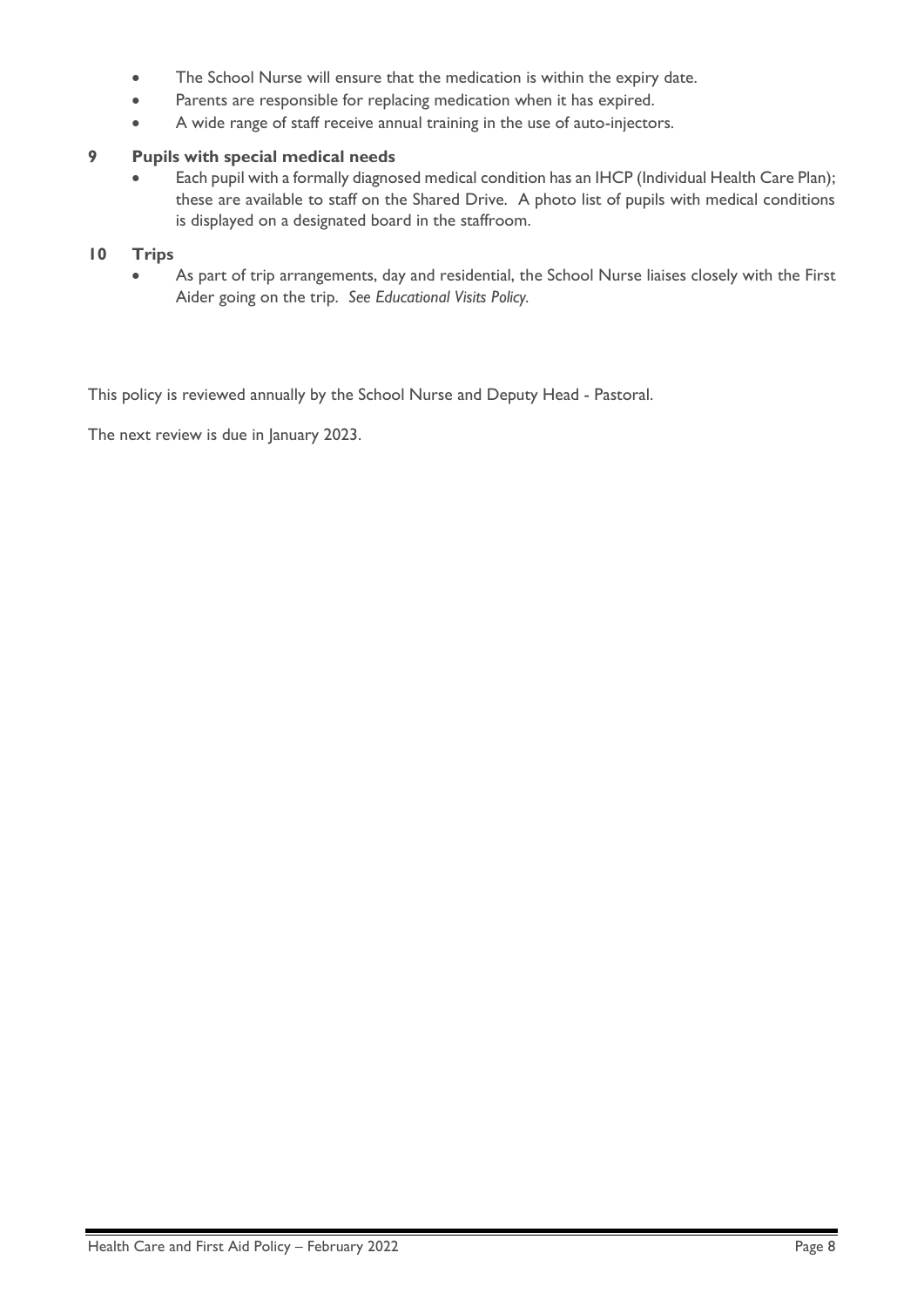# **Annex 1a: Administration of medication by staff other than the School Nurse**

## **Medication**

- In the absence of the School Nurse, medication can only be administered by staff who have been trained in medicine administration and assessed as competent by the School Nurse. They should only give medication that is detailed in the *Administration of Medicines Policy.*
- These members of staff should read and fully understand the *Administration of Medicines Policy*.
- Medication should only be given in accordance with the manufacturer's administration guidelines on the medication box or bottle.

### **Homely Remedies**

• **Paracetamol** 

When appropriate to administer: Headaches, period pains, migraines, muscular aches and pains, raised temperatures.

• **Ibuprofen**

When appropriate to administer: Muscular pain, dental pain, sports injury, period pains. **Not** to be given to any pupil who is asthmatic. Always to be given on a full stomach.

• **Cetirizine** When appropriate to administer: Hayfever, allergic reaction. Inform parents if given to treat an allergic reaction.

• **Chlorphenamine (Piriton)**  When appropriate to administer: Hayfever, allergic reaction.

- Inform parents if given to treat an allergic reaction.
- **Anthisan** (Insect bite relief cream) When appropriate to administer: Wasp and bee stings or any other type of insect bites. Also stinging nettle rash.
- **Throat lozenge (Strepsils)**  When appropriate to administer: Tickly coughs.
- **Rehydration sachet (Dioralyte)** When appropriate to administer: Acute diarrhoea. Note, it will not stop the diarrhoea but is intended to replace essential body water and salts.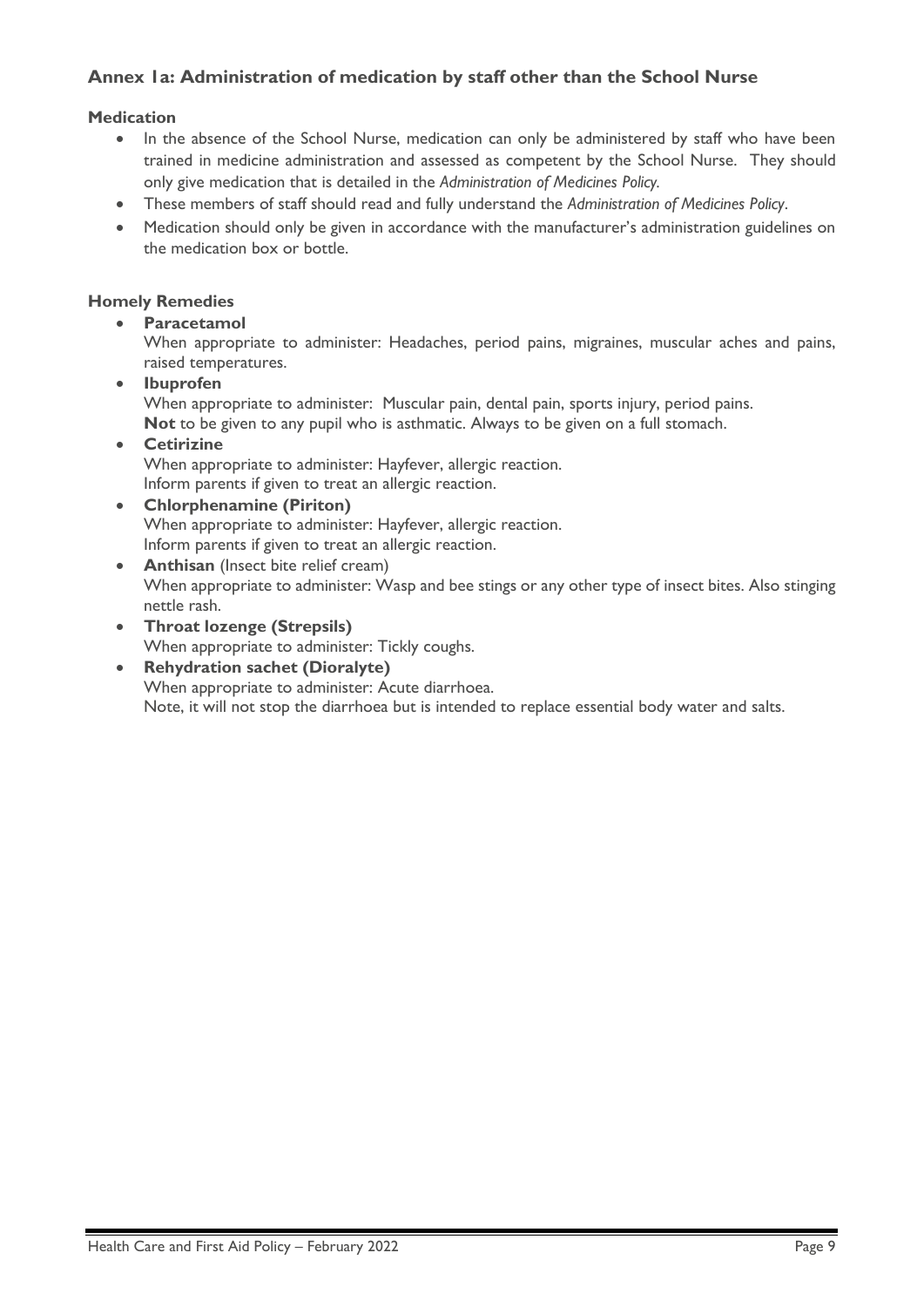# **Annex 1b: Staff administration of medicines training record**

Name: ………………………………………………………………………………………………………….

Job Title: ……………………………………………………………………………………………………….

Type of training received (initial each one):

- Medication groups ie analgesia, anti-histamines antibiotics, etc
- Which medication to choose for which ailment (see Annex 1)
- Administration checks (Name, DoB, parental consent, dose, expiry, when last administered)
- Storage of medication including controlled drugs

Date training completed: ………………………………………………………………………………………

### **Trainer confirmation:**

I confirm that ………………………………………………………….. [name of staff member] has received the training detailed above and is competent to carry out any necessary treatment. I recommend that the training is updated annually.

|--|--|

Date: …………………………………………………………………………………………………………..

## **Staff confirmation:**

I confirm that I have received the training detailed above.

Staff signature: …………………………………………………………………………………………………

Date: …………………………………………………………………………………………………………..

Suggested Review Date: ………………………………………………………………………………………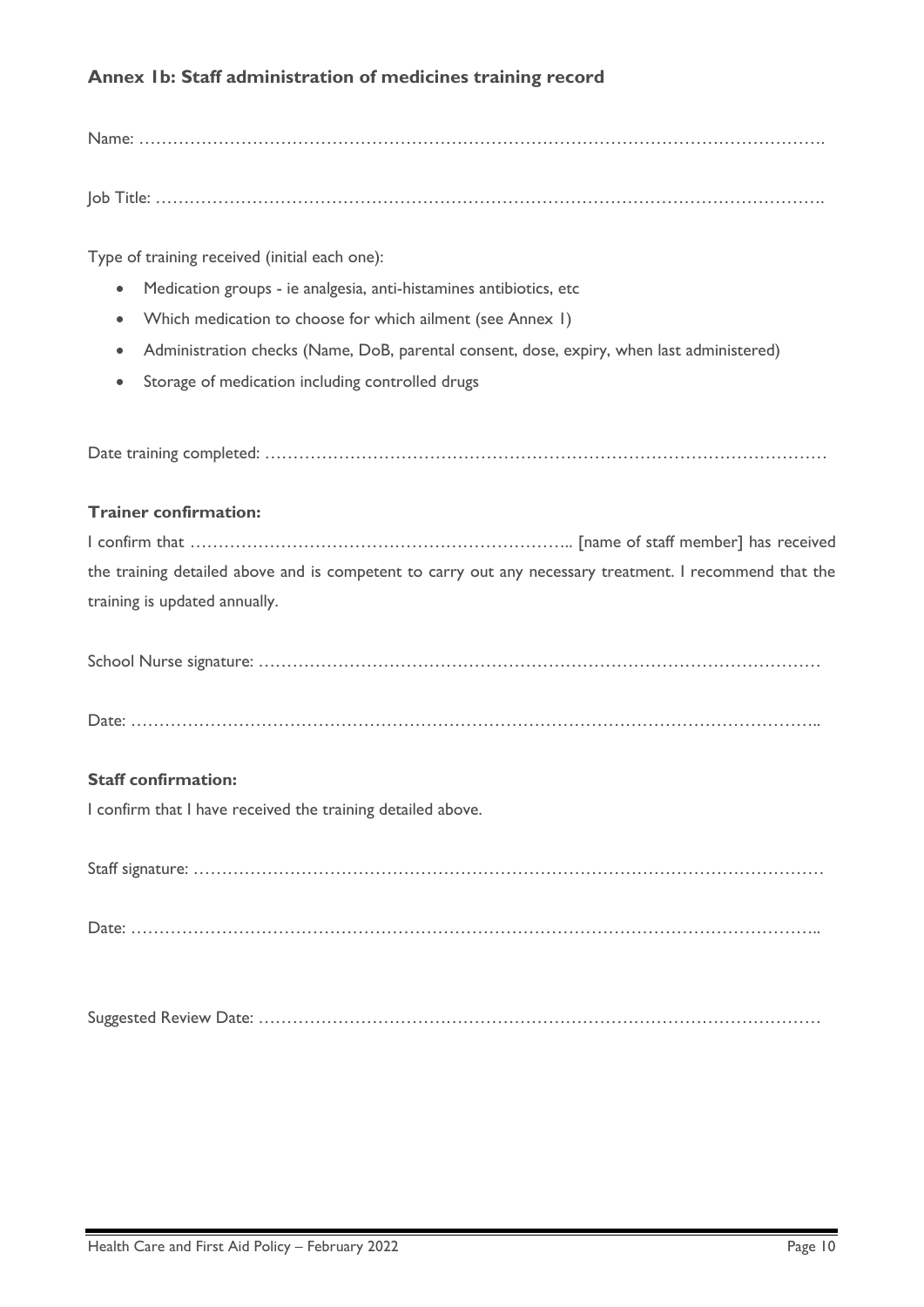# **Annex 2: First aid trained staff**

|  | Arranged in chronological training order |  |
|--|------------------------------------------|--|
|  |                                          |  |

| <b>Name</b>            | <b>Date</b> | <b>Training</b>                        |
|------------------------|-------------|----------------------------------------|
| Mimi Fogden            | 04/02/2022  | Schools First Aid (valid 3 years)      |
| Sally Cutts            | 01/12/2021  | Schools First Aid (valid 3 years)      |
| David Earles           | 22/08/2021  | Outdoor First Aid (valid 3 years)      |
| George Brocklehurst    | 22/08/2021  | Outdoor First Aid (valid 3 years)      |
| Benedikt Chamberlain   | 05/09/2021  | Outdoor First Aid (valid 3 years)      |
| <b>Hazel Burrows</b>   | 05/09/2021  | Outdoor First Aid (valid 3 years)      |
| Lucy Miller            | 15/06/2021  | Schools First Aid (valid 3 years)      |
| Colleen Swire          | 15/06/2021  | Schools First Aid (valid 3 years)      |
| Keren Butler           | 15/06/2021  | Schools First Aid (valid 3 years)      |
| Matt McCarthy-Brown    | 15/06/2021  | Schools First Aid (valid 3 years)      |
| Nikki Condren          | 15/06/2021  | Schools First Aid (valid 3 years)      |
| Liz Larkin             | 15/06/2021  | Schools First Aid (valid 3 years)      |
| Danni O'Laoire         | 15/06/2021  | Schools First Aid (valid 3 years)      |
| Catherine Palmer       | 15/06/2021  | Schools First Aid (valid 3 years)      |
| Sarah Oscroft          | 16/04/2021  | Schools First Aid (valid 2 years)      |
| Ceri Symonds-Keates    | 04/02/2020  | Schools First Aid (valid 3 years)      |
| Liz Aitchison          | 06/07/2020  | Schools First Aid (valid 3 years)      |
| Rosie Byrne            | 06/07/2020  | Schools First Aid (valid 3 years)      |
| Peter Forrest-Biggs    | 06/07/2020  | Schools First Aid (valid 3 years)      |
| Ludivine Fitzwater     | 06/07/2020  | Emergency first Aid at (valid 3 years) |
| Sam Hamilton           | 06/07/2020  | Emergency first Aid at (valid 3 years) |
| Alison Rogers          | 06/07/2020  | Emergency first Aid at (valid 3 years) |
| lan Taylor             | 06/07/2020  | Schools First Aid (valid 3 years)      |
| Lucy Warwick           | 06/07/2020  | Schools First Aid (valid 3 years)      |
| Nelle Dalton           | 23/05/2019  | Schools First Aid (valid 3 years)      |
| <b>Emily Harrison</b>  | 15/06/2021  | Schools First Aid (valid 3 years)      |
| Suzie Haynes           | 23/05/2019  | Schools First Aid (valid 3 years)      |
| Lynda Hooper           | 23/05/2019  | Schools First Aid (valid 3 years)      |
| <b>Scott Temple</b>    | 23/05/2019  | Schools First Aid (valid 3 years)      |
| Jakke Tyrrell          | 23/05/2019  | Schools First Aid (valid 3 years)      |
| Hannah van Klaveren    | 23/05/2019  | Schools First Aid (valid 3 years)      |
| <b>Erik Anders</b>     | 24/05/2019  | Schools First Aid (valid 3 years)      |
| Denise Brennan         | 24/05/2019  | Schools First Aid (valid 3 years)      |
| Helen de Mattos        | 24/05/2019  | Schools First Aid (valid 3 years)      |
| Paul Francis           | 24/05/2019  | Schools First Aid (valid 3 years)      |
| Carmel Landowski       | 24/05/2019  | Schools First Aid (valid 3 years)      |
| <b>Bev Routledge</b>   | 24/05/2019  | Emergency first Aid at (valid 3 years) |
| Polly White            | 24/05/2019  | Schools First Aid (valid 3 years)      |
| Dan Emery              | 21/10/2019  | Emergency First Aid at Work            |
| Naomi Wilcock          | 21/10/2019  | Emergency First Aid at Work            |
| Naomi Lynch            | 03/12/2019  | Schools First Aid (valid 3 years)      |
| Lucinda Forster-Knight | 03/12/2019  | Schools First Aid (valid 3 years)      |